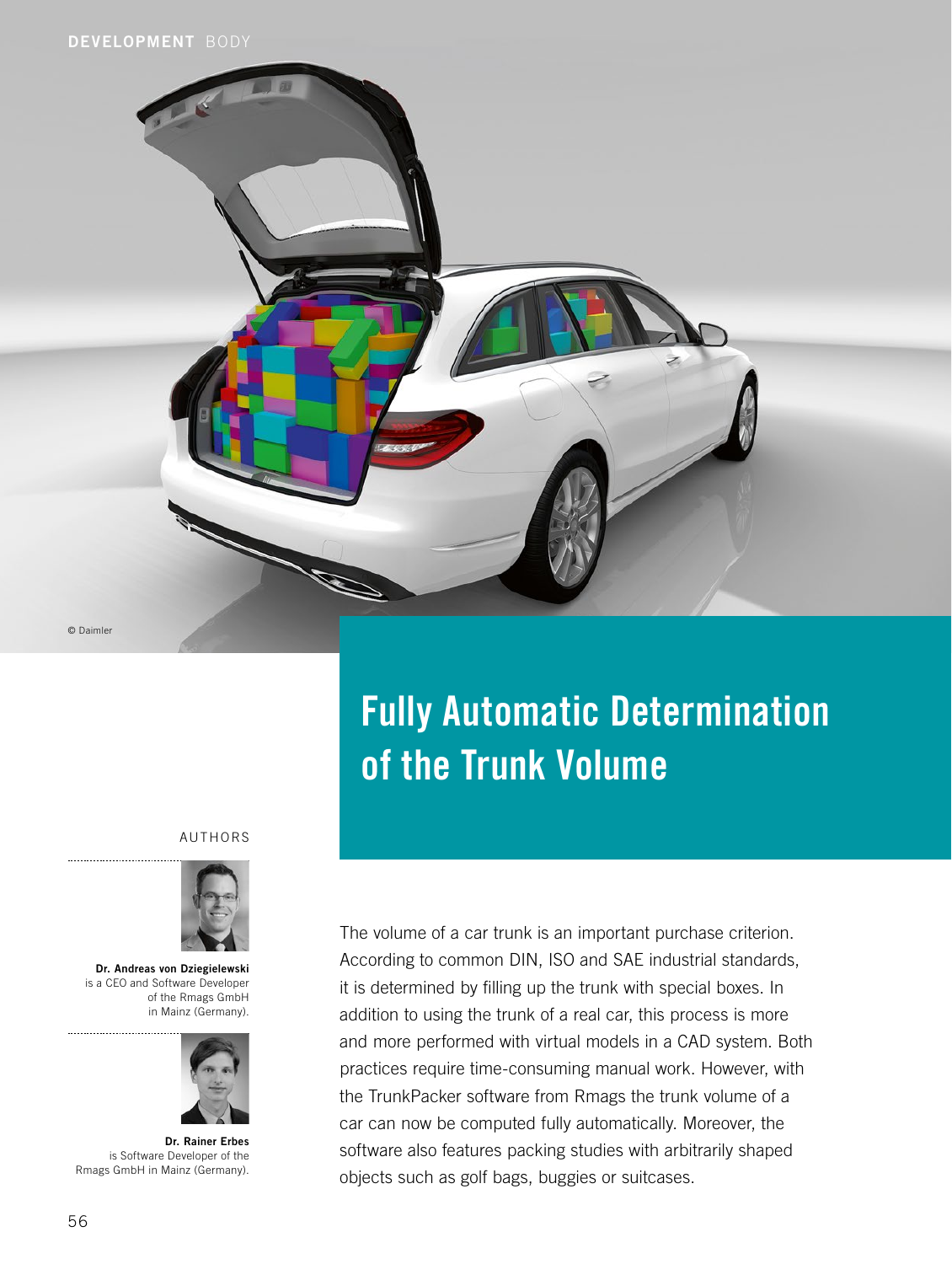#### STANDARDS FOR DETERMINING THE LOADING VOLUME

The declaration of the volume of a trunk in a catalogue is done in litres, according to standards ISO 3832 and DIN 70020. The sole measuring equipment permitted is a one-litre box (cuboid) with spatial dimensions  $200 \times 100 \times 50$  mm<sup>3</sup>. The maximum number of named boxes that can be placed inside the luggage compartment without deformation specifies its volume in litres. This defines a comprehensible and reproducible method to determine the usable cargo space of a passenger car and facilitates comparing different automakers. This measurement method was originally published by the German Association of the Automotive Industry (Verband der Automobilindustrie, VDA). It was later incorporated into the international ISO 3832 standard and is part of the German standard DIN 70020, which generally specifies the dimensions and weights of a vehicle. Given an open luggage compartment, the DIN standard distinguishes between several sectors for volume determination. That are behind the backseats and behind the driver and co-driver seats. Includied in this is also the maximum trunk, FIGURE 1.

The US-American standard SAE J1100 also specifies packing with boxes. However, the boxes used shall represent differently sized suitcases, FIGURE 2. They range from suitcases with 67 l of volume to small shoeboxes with just under 6 l. Additionally, there is a unit module, styled in the form of a golf bag, which can also be packed. The SAE standard also defines exactly how many boxes of which type may be used and in which order they are to be packed.

#### NEED FOR FULLY AUTOMATIC VOLUME DETERMINATION

The trunk volume of new car lines is nowadays already determined and optimised during an early development process, based on the digital vehicle model. Up to now this has been a rather laborious task in manual work: The engineer had to place each box manually using a CAD system and visually check the packing density and ensure that no boxes interpenetrate each other or the surrounding trunk geometry.

This manual approach usually takes an enormous amount of time, considering that the trunk size of a sedan is about 500 l, the maximum loading capacity of a station waggon about 1400 to 1900 l and the size of a van more than 2200 l. Thus there is a tremendous number of possible arrangements of the boxes. If a prototype already exists, the volume capacities resulting from CAD are usually verified on the physical model using plastic or expanded polystyrene blocks. This review process also generates heavy workload.

In both named manual methods, the value determined for the trunk volume can vary greatly, depending on the experience of the engineer and the time invested. In order to find an optimal packing one would have to check a vast number of different arrangements of the boxes.

The aim of the development of the TrunkPacker software by Rmags was the fully automatic determination of a nearly optimal packing to achieve a consistently high packing quality while simultaneously saving time. Using the software, one can determine the volume of a trunk automatically on the virtual model, according to common industrial standards ISO 3832, DIN 70020 and SAE J1100.

#### AUTOMATIC PACKING FROM THE PERSPECTIVE OF THE SCIENTIST

Mathematically speaking, packing a trunk (with boxes) is a provably hard problem from the complexity class "NP-hard". If one were to find a simple solution to the trunk packing problem, one could (at least theoretically) solve



FIGURE 1 Volume determination in Europe with standard cuboids - given an open luggage compartment, the DIN 70020 standard distinguishes between several sectors for volume determination: behind the backseats (top), behind the driver and co-driver seats (centre) or the maximum trunk volume (bottom) (© Rmags)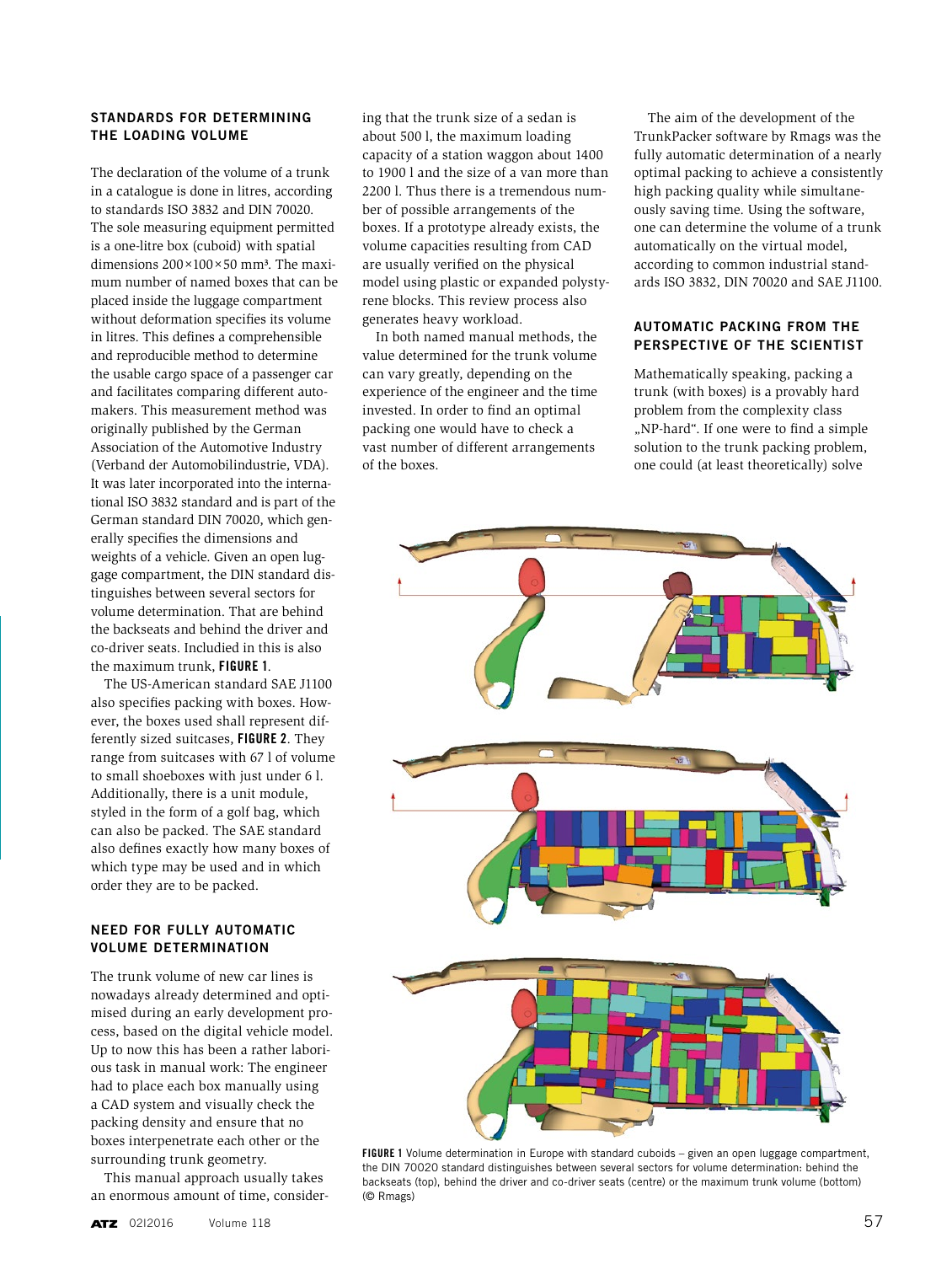

FIGURE 2 Volume determination in the USA with differently sized pieces of luggage -SAE volume of a trunk determined according to the norm SAE J1100 (© Daimler)

some of the most difficult problems in theoretical computer science with this knowledge. Practical approaches to solve these problems usually try to approximate the optimal solution.

A possible approach to find a near optimal packing is using a heuristic optimisation technique called simulated annealing. The algorithm makes random changes to the currently best packings, permanently trying to improve the packing, but occasionally also temporarily accepts worse packings. The algorithm "cools down" the search in the course of time, that is the changes become weaker and poorer packings are accepted less frequently. This process bears analogy to the freezing of water: If the cooling happens slowly enough, the molecules form long crystalline structures trying to obtain a state of global energy optimum.

The scientific experience and knowledge, which laid the foundation for the contemporary TrunkPacker, have emerged from a long-standing research cooperation, involving the developers of Rmags, Daimler, the University of Mainz and the Max Planck Institute for Computer Science (MPI) in Saarbrücken.

Since mid-2014 Rmags has taken over development, maintenance and distribution of the software to other automotive manufacturers and suppliers. Prof. Dr. Elmar Schömer from the University of Mainz supervised all research projects that have arisen in the context of this cooperation. He holds a chair for Computational Geometry and is an expert for solving packing problems. He used his

expertise in this area for similar problems: for optimal layout of patterns, for the arrangement of cargo in containers and for the optimisation of cross-sections of submarine cables [1].

#### AUTOMATIC PACKING FROM THE USER'S PERSPECTIVE

The average number of man hours necessary to determine the trunk volumes of all model series at Daimler has been reduced by 70 % thanks to the Trunk-Packer software. This enormous time saving is possible because the software integrates seamlessly into the workflow of volume determination: One can directly transfer the trunk geometry from the CAD system to the TrunkPacker, do the calculations and easily export the packings produced back to the CAD system. Also volume determinations can now be carried out much more frequently, which enables a better influence on the product development and finally an optimal trunk design. On the part of Daimler, the research project was initiated by Matthias Kreutz and headed by Sascha Mudnic during all the time.

Especially for the packing algorithms according to ISO/DIN standards, a longer running time yields a higher packing



FIGURE 3 Packing study with arbitrary objects: The TrunkPacker automatically finds the only possible placement of the green golf bag using the lateral cavities; for the brown shopping basket and the pink buggy the requirements are met to only assume upright orientations (© Daimler)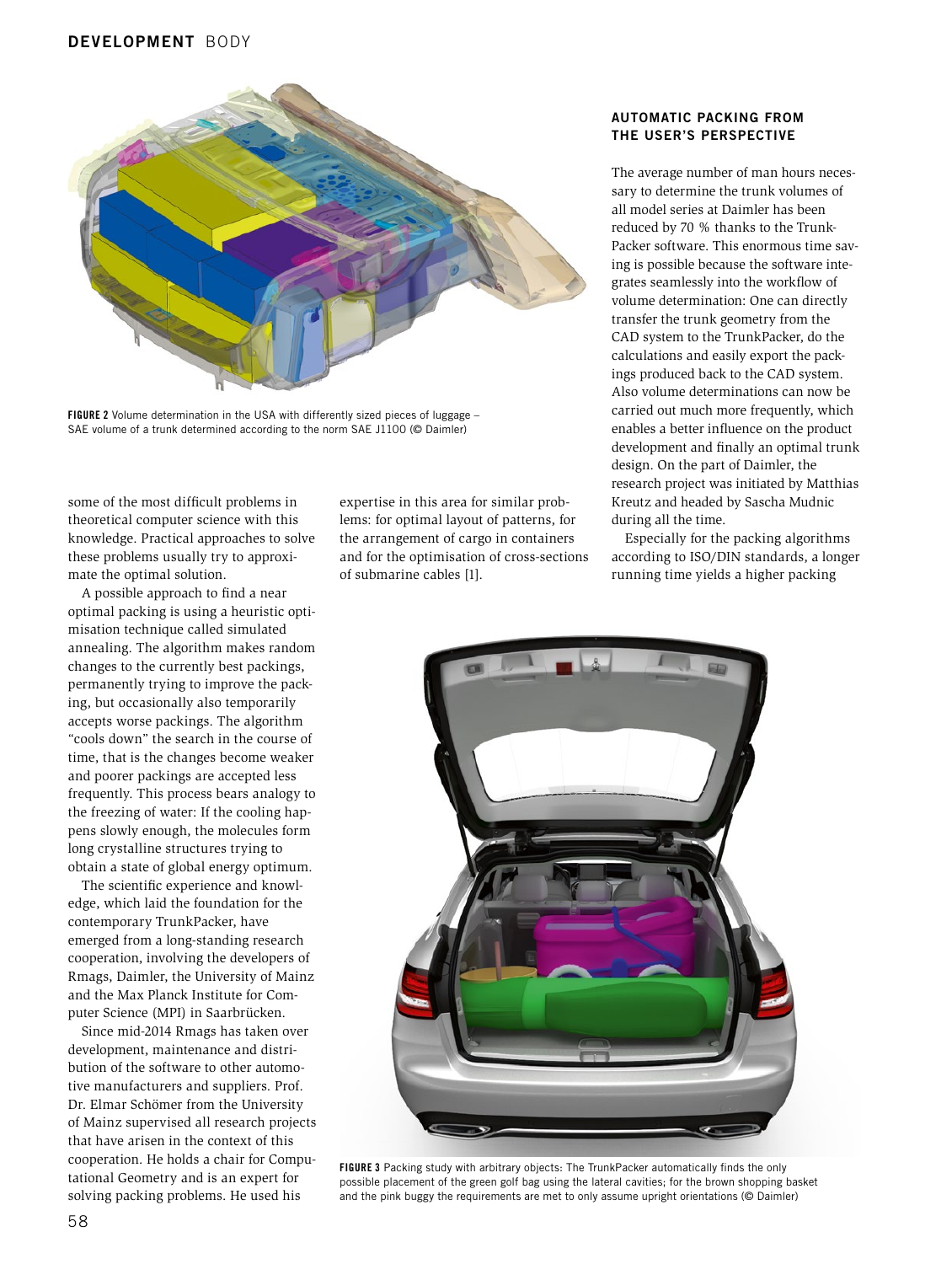quality. Depending on the size of the trunk, several hours computing time should be provided for optimal packings. Therefore, the user can use a job scheduler to plan multiple calculations and let them execute consecutively, for example over the weekend.

In order to improve the packing quality in the time available, all packing algorithms have been parallelised. Since the TrunkPacker is a stand-alone programme and not a plug-in for a CAD programme, it can utilise the full processing power available and does not bind a license of third-party software.

The user is given many possibilities to alter and optimise a packing. He can, for example, add, move or rotate boxes. This is assisted by a real-time collision detection and a snap function: the box is snapped to the desired position and cannot overlap other boxes or trunk geometry.

In the production process of real plastic blocks manufacturing inaccuracies are inevitable. The blocks can show

abrasion after some time, typically at corners and edges. To take this into account, the ISO 3832 standard allows tolerances regarding the dimensions of the measuring cuboids. The blocks may be shortened at each edge by a maximum of 1 mm and the edges can be rounded with a radius of up to 10 mm. In order to fully implement the standard and to be able to produce results comparable with a physical volume determination on the actual vehicle, the algorithms can optionally use rounded and shortened measuring blocks.

In reality, panelling of the trunk is also not completely rigid, but allows some deformations. To simulate this in the virtual model, there are material properties that can be adjusted by the user and which are included in the collision calculation.

The TrunkPacker also offers packing in layers. These layer algorithms divide the trunk into (usually horizontally aligned) layers and fill these layers with standard blocks. The packages thus gen-



FIGURE 4 Packing study with a luggage set consisting of differently sized suitcases: the suitcases are arranged fully automatically (© Daimler)

erated can later be better reproduced with the physical model because layer-wise packing corresponds to the human approach of packing blocks into a trunk.

#### PACKING STUDIES WITH ARBITRARY OBJECTS

For the end customer the trunk volume alone is not necessarily a measure of the practicality of the trunk geometry. He might rather be interested in whether his new car will accompany him in the next few years, according to his life circumstances and habits. With the TrunkPacker software one can therefore also pack arbitrary objects such as golf bags, beverage crates or buggies, FIGURE 3. Different constraints may be imposed on the objects. For example, a maximum permissible angle of inclination can be specified, which is particularly useful for beverage crates or shopping baskets.

The end customer might also be interested whether his luggage set can be completely stowed in the boot, FIGURE 4, or whether he can transport the wrapped shelf from the furniture store to his home, after he has turned over the rear bench seat. With the help of such packing studies the carmaker can be sure that his customer will look forward to a well-thought trunk geometry. The packing studies feature is currently in the final testing stage of development and will be available to the users in the next release.

In addition to the determination of a purely static packing, one is often interested in the actual packability, that is the question of whether the objects can be successively placed into the cargo area without collision. To this end, Rmags is working on methods for automatic planning and verification of paths along which the objects can be placed into the trunk. The calculation of dynamic motion envelopes [2] (swept volumes, FIGURE 5) along these paths makes it possible for the engineer to better understand the ergonomics of the cargo space and optimise the trunk geometry.

The software developers of Rmags already encountered similar problems in other fields of automotive engineering, such as robot motion planning or safety distance checks between moving compo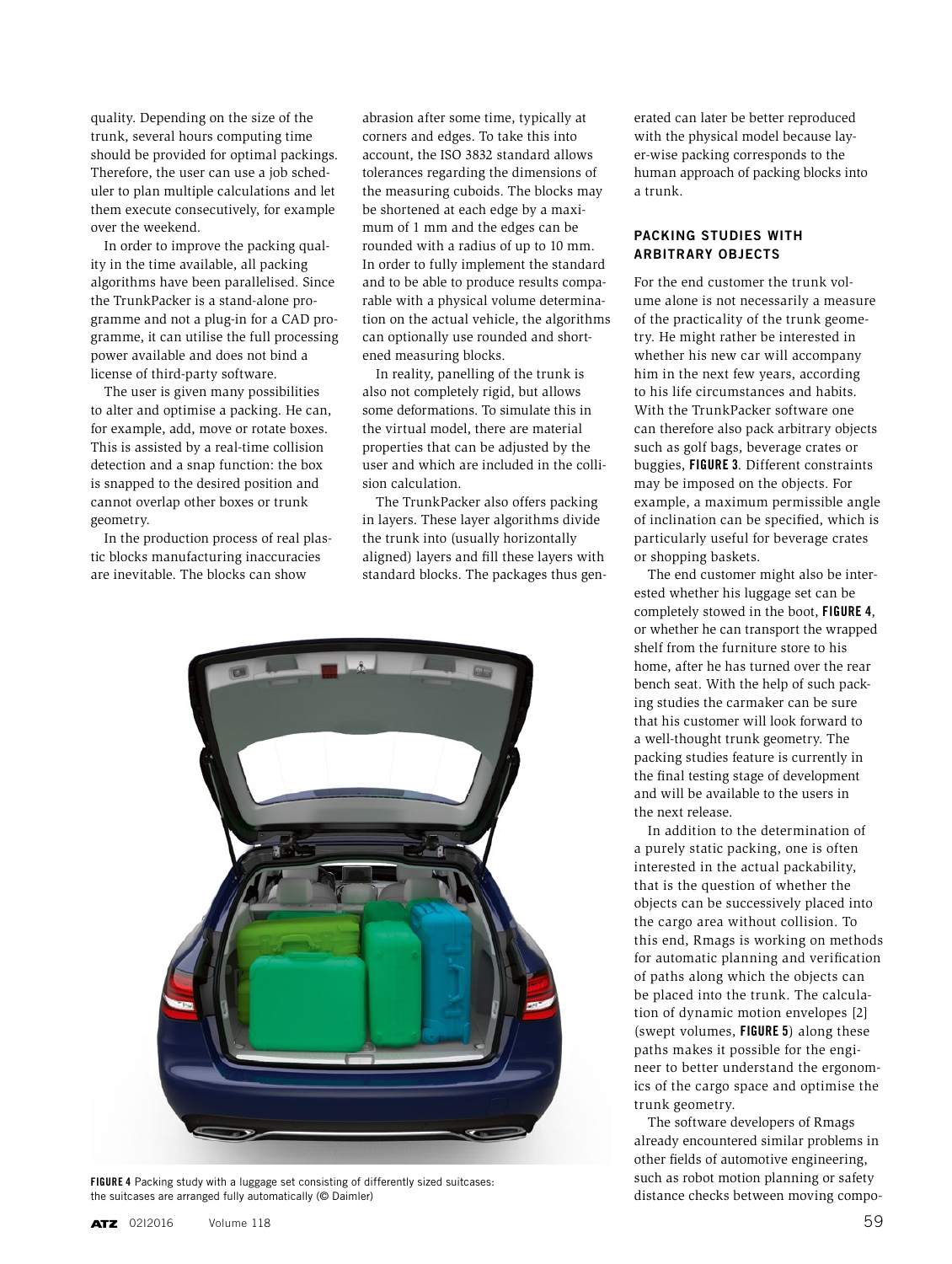FIGURE 5 Packing study with a dynamic motion envelope: a golf bag is placed into a trunk; the swept volume of this motion is shown in blue; the motion as well as the swept volume are computed fully automatically (© Daimler)

nents [3]. The developed methods in these areas will help to further optimise the computer aided design of trunk geometry.

#### REFERENCES

[1] Müller, A.; Schneider, J. J.; Schömer, E.: Packing a Multidisperse System of Hard Disks in a Circular Environment. In: Physical Review E, Vol. 79(2), 2009

[2] von Dziegielewski, A.; Hemmer, M.; Schömer, E.: High Precision Conservative Surface Mesh Generation for Swept Volumes. In: IEEE Transactions on Automation Science and Engineering, PP(99), 2013, pp. 1-9

[3] Erbes, R.; Mantel, A.; Schömer, E.; Wolpert, N.: Parallel Collision Queries on the GPU – A Comparative Study of Different Cuda Implementations. In: Facing the Multicore-Challenge III, Vol. 7686 of LNCS, Springer, 2012

### THANKS

The authors express their gratitude to the following contributors: Prof. Dr. Elmar Schömer (University of Mainz), Matthias Kreutz and Sascha Mudnic (both Daimler), Dr. Kai Werth and Dominik Will (both Rmags). They also thank Daimler Virtual Reality Center in Sindelfingen for providing the title figure as well as figures 2, 3, 4 and 5.